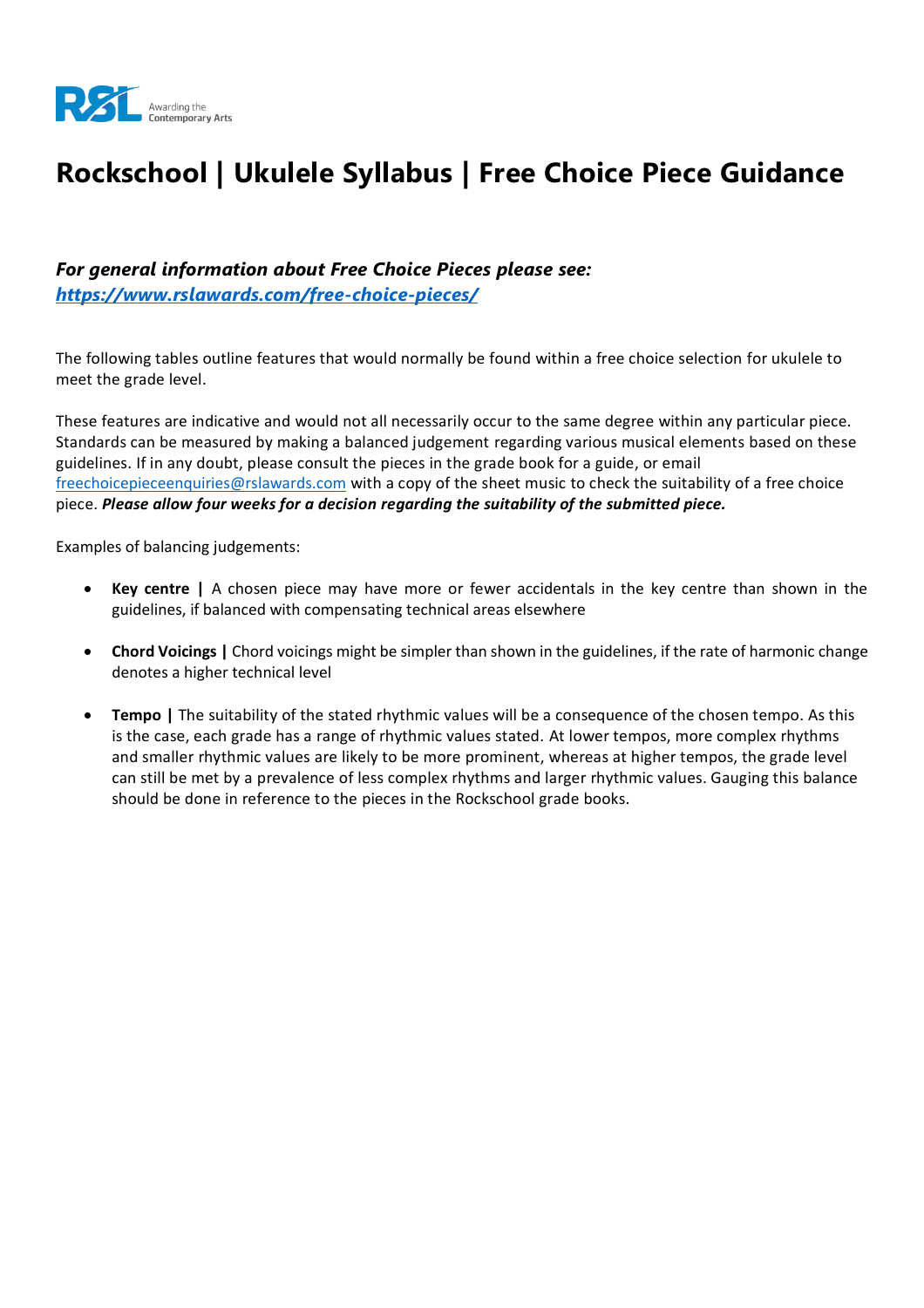### **FREE CHOICE PIECE GUIDELINES | Debut**

| <b>Duration</b>                            | 40 secs $-1$ min 20 secs                                                                                                                                                                                                         |
|--------------------------------------------|----------------------------------------------------------------------------------------------------------------------------------------------------------------------------------------------------------------------------------|
| <b>Tempo</b>                               | 60-160 bpm                                                                                                                                                                                                                       |
| <b>Time signatures</b>                     | Simple time signatures, ie. 4/4, 3/4                                                                                                                                                                                             |
| <b>Rhythmic values</b>                     | Whole, half, quarter, 8th notes and rests, occasional dotted half notes or dotted<br>quarter notes                                                                                                                               |
| <b>Dynamics</b>                            | None, or very simple/sparse                                                                                                                                                                                                      |
| <b>Articulation</b>                        | None, or very simple/sparse                                                                                                                                                                                                      |
| <b>Harmonic features &amp;</b><br>tonality | Chord types generally will not extend beyond triads, and tonality will be<br>predominantly diatonic                                                                                                                              |
| <b>Melodic features</b>                    | Melodies will be predominantly diatonic<br>Intervallic transitions will be stepwise or small (for example, crossing strings)                                                                                                     |
| <b>Physical techniques</b>                 | Chord shapes will be simple and predominantly in open or first position<br>Harmonic rate of change will be fairly slow giving time for preparation<br>There may be basic or infrequent muting techniques required in either hand |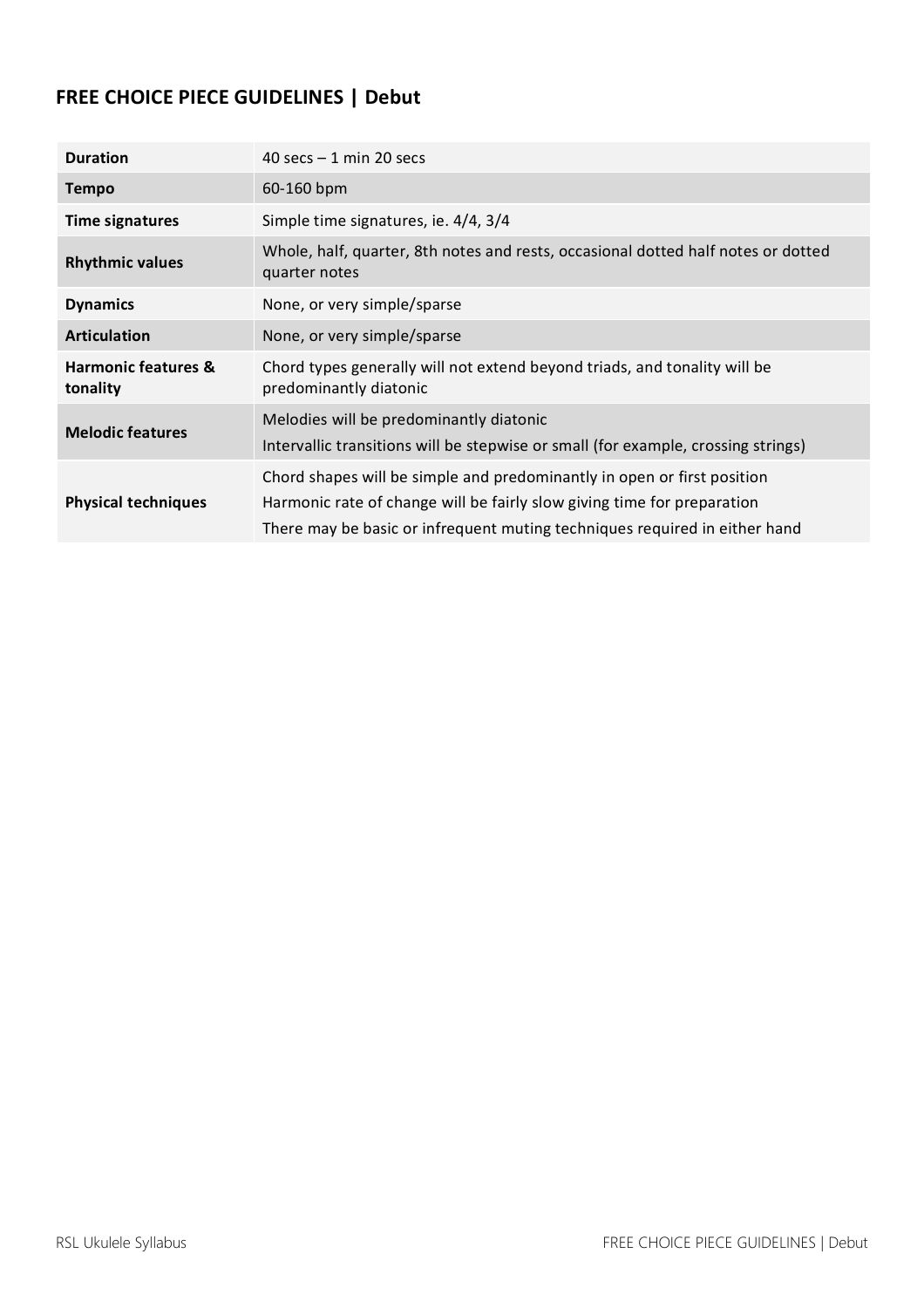| <b>Duration</b>                            | 50 secs $-1$ min 30 secs                                                                                                                                                                                                                                                                                                                                                                                                               |
|--------------------------------------------|----------------------------------------------------------------------------------------------------------------------------------------------------------------------------------------------------------------------------------------------------------------------------------------------------------------------------------------------------------------------------------------------------------------------------------------|
| <b>Tempo</b>                               | 60-170 bpm                                                                                                                                                                                                                                                                                                                                                                                                                             |
| <b>Time signatures</b>                     | Simple, or basic compound time signatures, i.e. 4/4, 3/4, 6/8                                                                                                                                                                                                                                                                                                                                                                          |
| <b>Rhythmic values</b>                     | As shown in Debut, plus 8th notes and rests, occasional dotted 8th notes, 8 <sup>th</sup> note<br>syncopation, occasional 16th notes, and very occasional non-complex triplet<br>groupings                                                                                                                                                                                                                                             |
| <b>Dynamics</b>                            | Simple dynamics [P, F, MP, MF]. Subtle transitions will be very infrequent                                                                                                                                                                                                                                                                                                                                                             |
| <b>Articulation</b>                        | Simple/sparse, with infrequent variation                                                                                                                                                                                                                                                                                                                                                                                               |
| <b>Harmonic features &amp;</b><br>tonality | Harmony will generally will not extend beyond triads, and tonality will be<br>predominantly diatonic, but there may be occasional closely related non-diatonic<br>chords, or occasional dominant 7ths                                                                                                                                                                                                                                  |
| <b>Melodic features</b>                    | Melodies will be predominantly diatonic<br>Intervallic transitions will be stepwise or small (for example, crossing strings)                                                                                                                                                                                                                                                                                                           |
| <b>Physical techniques</b>                 | Chord shapes will be simple and predominantly in open or first position<br>Melodic passages will remain on single strings, or move at a moderate tempo to an<br>adjacent string. Simple string skipping may feature. Melodic work might be<br>harmonised with occasional double stops<br>Basic muting techniques may be required in either hand, and occasional simple<br>legato techniques may appear (hammer-ons, pull-offs, slides) |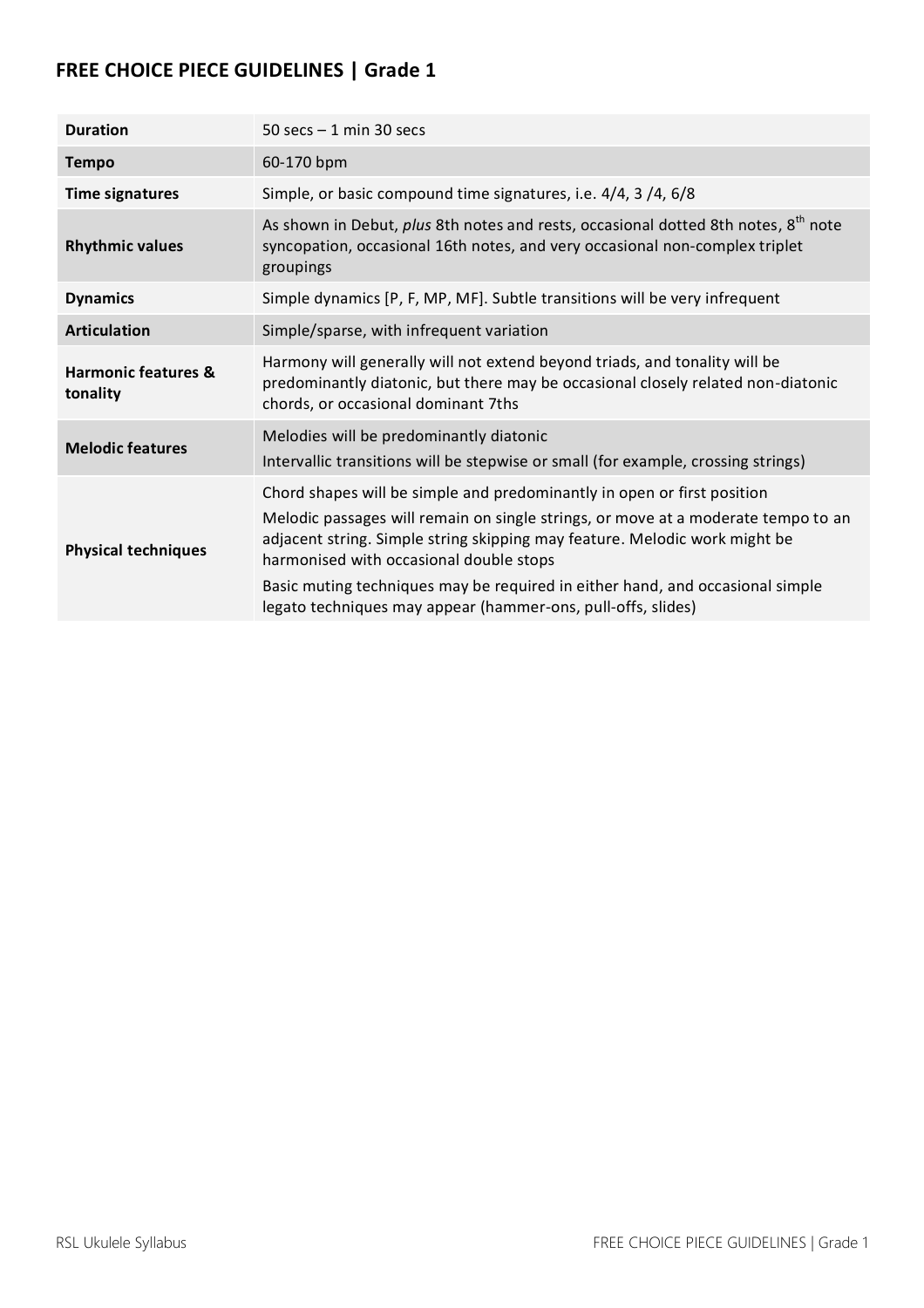| <b>Duration</b>                            | 1 min 10 secs $-$ 1 min 45 secs                                                                                                                                                                                                                                                                                                                                                                                                                                                     |
|--------------------------------------------|-------------------------------------------------------------------------------------------------------------------------------------------------------------------------------------------------------------------------------------------------------------------------------------------------------------------------------------------------------------------------------------------------------------------------------------------------------------------------------------|
| <b>Tempo</b>                               | 60-170 bpm                                                                                                                                                                                                                                                                                                                                                                                                                                                                          |
| <b>Time signatures</b>                     | 4/4 (straight or swung), 3/4, 2/4, 6/8, 12/8                                                                                                                                                                                                                                                                                                                                                                                                                                        |
| <b>Rhythmic values</b>                     | As shown in previous grades plus 16th notes and rests, dotted 8th notes,<br>syncopations, some 16th note syncopation, non-complex triplet groupings                                                                                                                                                                                                                                                                                                                                 |
| <b>Dynamics</b>                            | Simple dynamics $[P, F, MP, MF]$ , crescendo $\langle \langle \rangle$ and diminuendo $\langle \rangle$                                                                                                                                                                                                                                                                                                                                                                             |
| <b>Articulation</b>                        | Simple/sparse, with infrequent variation                                                                                                                                                                                                                                                                                                                                                                                                                                            |
| <b>Melodic features</b>                    | Melodies will be predominantly diatonic but chromatic notes may occur                                                                                                                                                                                                                                                                                                                                                                                                               |
| <b>Harmonic features &amp;</b><br>tonality | Chord types might extend to 7ths, and tonality will be predominantly diatonic, but<br>there may be occasional non-diatonic chords                                                                                                                                                                                                                                                                                                                                                   |
| <b>Physical techniques</b>                 | Chords may feature partial barre shapes, or very occasional full barre shapes<br>Melodic passages may move at a faster rate between strings. String skipping may<br>feature more frequently<br>Melodic work might be harmonised with occasional 6ths or thirds<br>There may be more frequent transitions between melodic and chordal passages<br>Basic muting techniques may be required in either hand, and simple legato<br>techniques may appear (hammer-ons, pull-offs, slides) |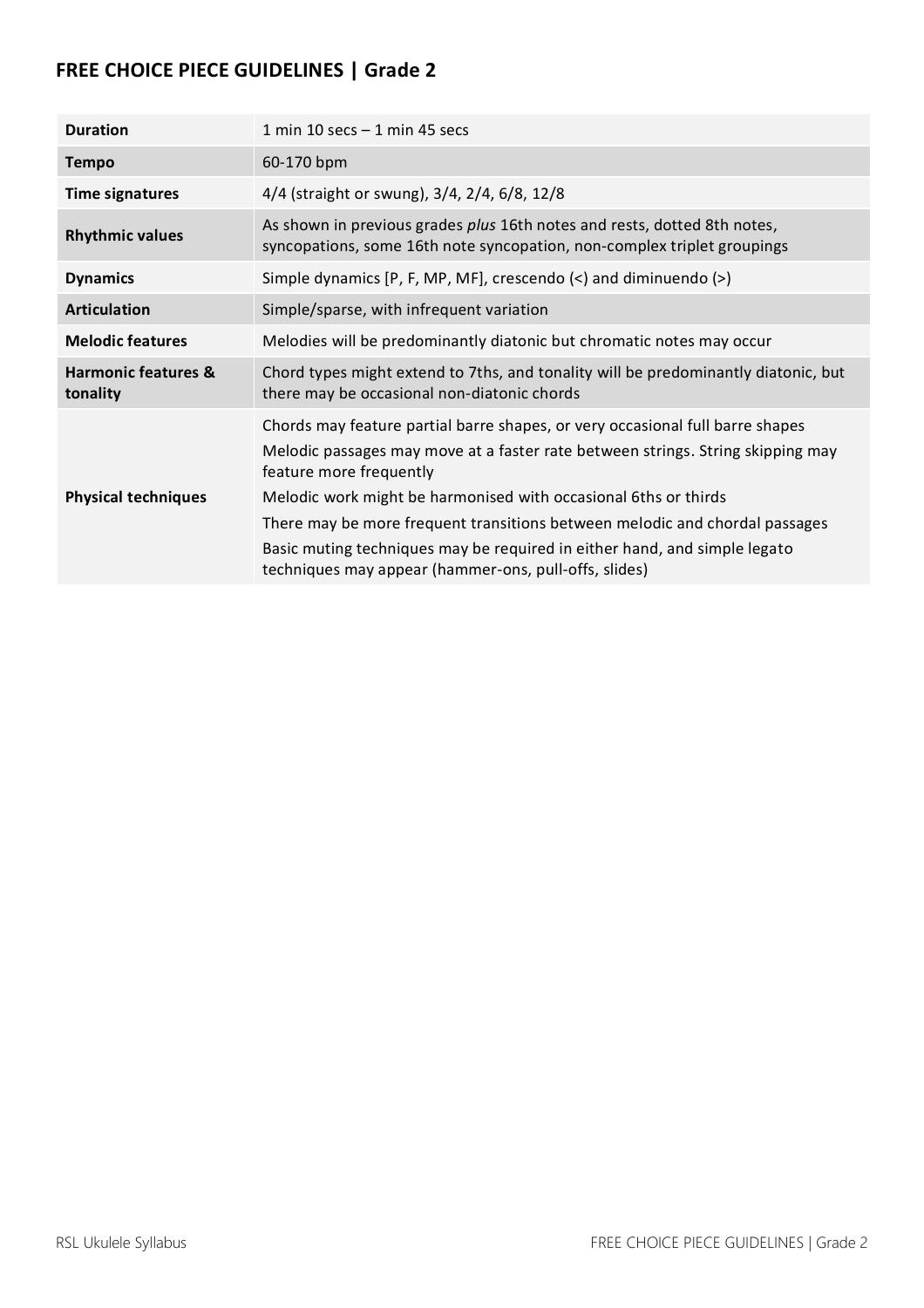| <b>Duration</b>                            | 1 min 30 secs $-$ 2 mins                                                                                                                                                                                                                                                                                                                                                                                         |
|--------------------------------------------|------------------------------------------------------------------------------------------------------------------------------------------------------------------------------------------------------------------------------------------------------------------------------------------------------------------------------------------------------------------------------------------------------------------|
| <b>Tempo</b>                               | 60-180 bpm                                                                                                                                                                                                                                                                                                                                                                                                       |
| <b>Time signatures</b>                     | 4/4 (straight or swung), 3/4, 2/4, 6/8, 12/8                                                                                                                                                                                                                                                                                                                                                                     |
| <b>Rhythmic values</b>                     | As shown in previous grades plus quarter note triplets and 16th note syncopation.<br>There may be some variation in triplet groupings. Simpler rhythms appear in<br>conjunction with other elements (e.g. more detailed harmonic work)                                                                                                                                                                           |
| <b>Dynamics</b>                            | Simple dynamics [P, F, MP, MF], crescendo (<) and diminuendo (>), sFz                                                                                                                                                                                                                                                                                                                                            |
| <b>Articulation</b>                        | Staccato, tenuto and/or accents may occur with some variation                                                                                                                                                                                                                                                                                                                                                    |
| <b>Melodic features</b>                    | Melodies will be predominantly diatonic but chromatic notes may occur                                                                                                                                                                                                                                                                                                                                            |
| <b>Harmonic features &amp;</b><br>tonality | Chord types might extend to 7ths, and tonality will be predominantly diatonic, but<br>there may be occasional closely related non-diatonic chords                                                                                                                                                                                                                                                                |
| <b>Physical techniques</b>                 | Melodic passages might incorporate basic string skipping and position shifts<br>Full barre shapes may be required in chordal work<br>Harmonic rate of change is moderate but might include some more challenging<br>sequences<br>Rhythmic groupings may differ more frequently<br>Muting and legato techniques might be more frequent<br>Simple expressive/physical techniques such as spread chords may feature |
| Solo/development                           | Open, solo or development sections are not obligatory, but if included should not<br>exceed 8 bars' length as a guide.                                                                                                                                                                                                                                                                                           |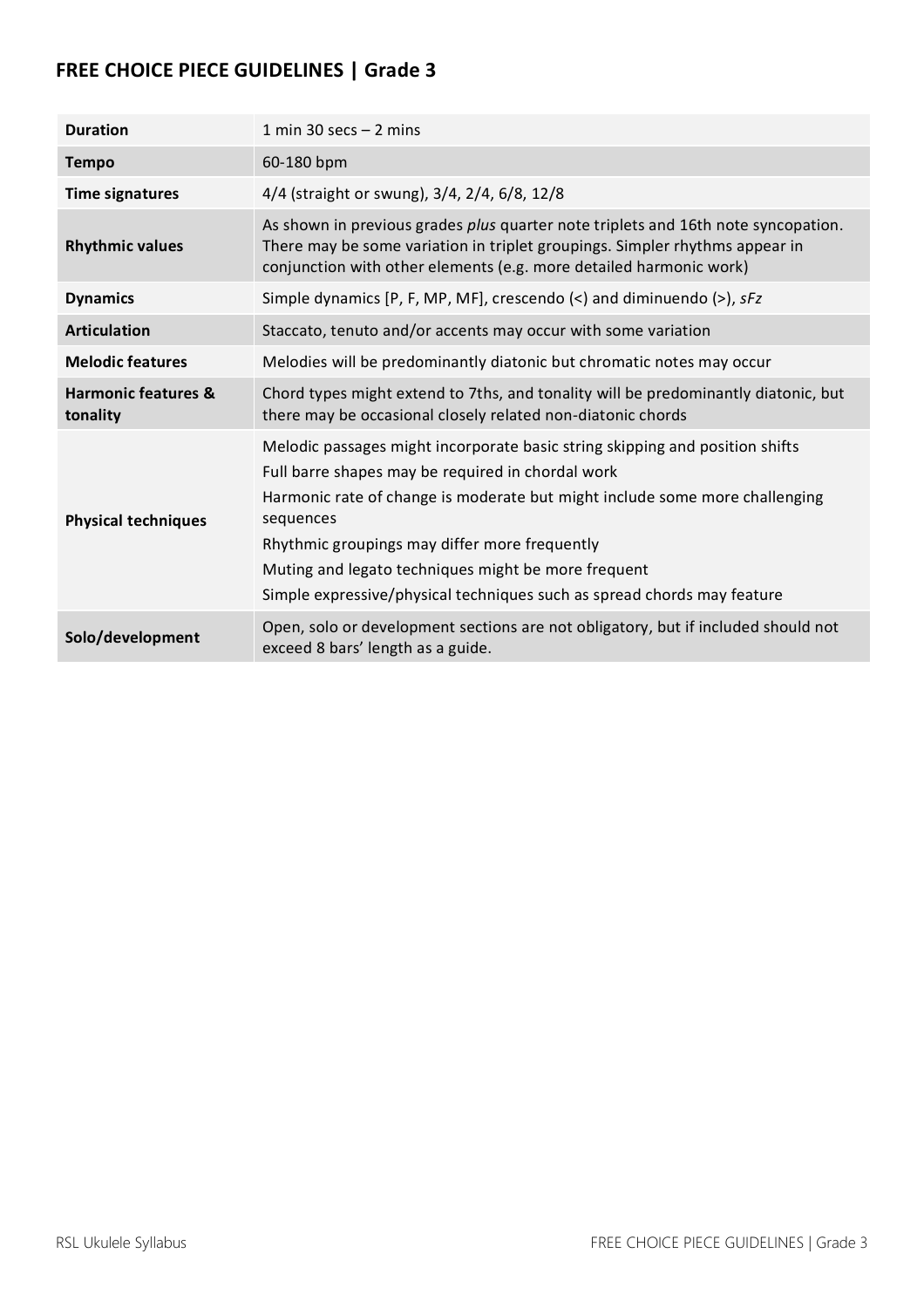| <b>Duration</b>                            | 1 min 45 secs $-$ 2 min 15 secs                                                                                                                                                                                                                                                                                                                                                                                                                                                                                                                                                                         |
|--------------------------------------------|---------------------------------------------------------------------------------------------------------------------------------------------------------------------------------------------------------------------------------------------------------------------------------------------------------------------------------------------------------------------------------------------------------------------------------------------------------------------------------------------------------------------------------------------------------------------------------------------------------|
| <b>Tempo</b>                               | 60-180 bpm                                                                                                                                                                                                                                                                                                                                                                                                                                                                                                                                                                                              |
| <b>Time signatures</b>                     | $6/4$ , $4/4$ (straight or swung), $3/4$ , $2/4$ , $6/8$ , $12/8$ . Time signature changes may occur                                                                                                                                                                                                                                                                                                                                                                                                                                                                                                    |
| <b>Rhythmic values</b>                     | As shown in previous grades. Simpler rhythms may appear in conjunction with other<br>elements (eg. more detailed harmonic work). There may be some variation in<br>permutations of rhythmic groupings                                                                                                                                                                                                                                                                                                                                                                                                   |
| <b>Dynamics</b>                            | [PP, MP, P, MF, F, FF], crescendo (<) and diminuendo (>)                                                                                                                                                                                                                                                                                                                                                                                                                                                                                                                                                |
| <b>Articulation &amp; phrasing</b>         | Moderate variation in articulation and phrasing. Moderate frequency of hammer-<br>ons, pull-offs and slides, with some repetition or extension                                                                                                                                                                                                                                                                                                                                                                                                                                                          |
| <b>Melodic features</b>                    | Intervallic transitions over an octave may occur, and some non-diatonic notes might<br>occur                                                                                                                                                                                                                                                                                                                                                                                                                                                                                                            |
| <b>Harmonic features &amp;</b><br>tonality | Chords might occasionally extend beyond 7ths, and tonality may be diatonic or<br>based in a modal key centre. Some non-diatonic chords might occur                                                                                                                                                                                                                                                                                                                                                                                                                                                      |
| <b>Physical techniques</b>                 | Melodic passages can skip strings more frequently, and incorporate some position<br>shifts<br>Melodic work might be harmonised with thirds, sixths or octaves<br>There may be some variation in muting and legato techniques, with moderate<br>technical challenges<br>Melody and accompaniment voicings may appear in one part<br>There may be some variation in voicings and accompaniment styles within sections<br>Expressive techniques such as spread chords may occur<br>Campanella style melodies may occur<br>Natural harmonics or special effects such as percussion may feature infrequently |
| Solo/development                           | Open solo or development sections are not obligatory, but if included should not<br>exceed 16 bars' length as a guide                                                                                                                                                                                                                                                                                                                                                                                                                                                                                   |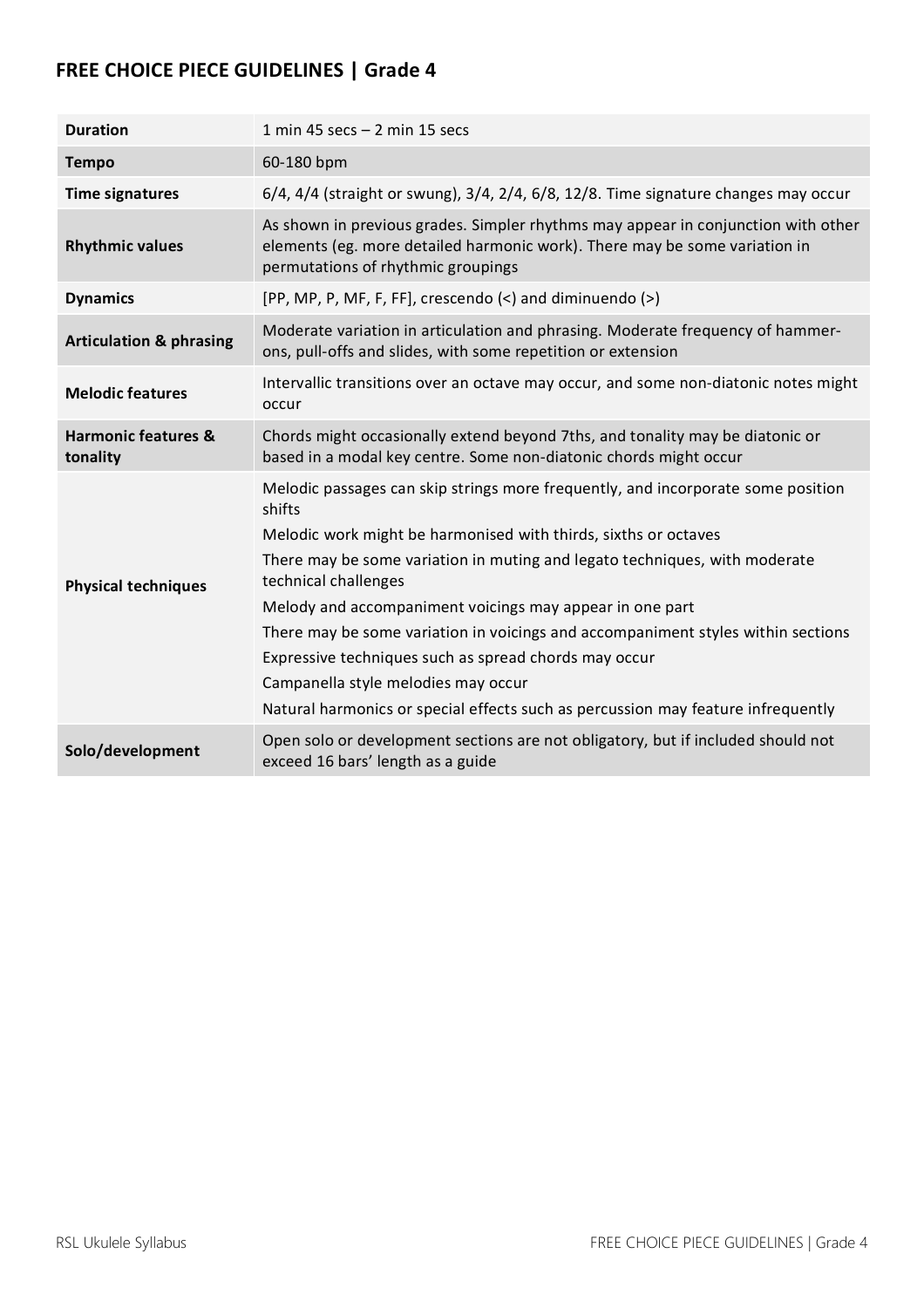| <b>Duration</b>                            | $2 \text{ mins} - 2 \text{ mins}$ 45 secs                                                                                                                                                                                                                                                                                                                                                                                                                                                                                                 |
|--------------------------------------------|-------------------------------------------------------------------------------------------------------------------------------------------------------------------------------------------------------------------------------------------------------------------------------------------------------------------------------------------------------------------------------------------------------------------------------------------------------------------------------------------------------------------------------------------|
| <b>Tempo</b>                               | 60-160 bpm                                                                                                                                                                                                                                                                                                                                                                                                                                                                                                                                |
| <b>Time signatures</b>                     | $6/4$ , $4/4$ (straight or swung), $3/4$ , $2/4$ , $6/8$ , $12/8$ . There may be occasional time<br>signature changes                                                                                                                                                                                                                                                                                                                                                                                                                     |
| <b>Rhythmic values</b>                     | As previous grades plus occasional 32nd notes and 16 <sup>th</sup> note tuplet groupings.<br>Simpler rhythms appear in conjunction with other elements (e.g. more detailed<br>harmonic work). There may be some variation in permutations of rhythmic<br>groupings                                                                                                                                                                                                                                                                        |
| <b>Dynamics</b>                            | [PP, MP, P, MF, F, FF], crescendo $\left\langle \leq \right\rangle$ and diminuendo $\left\langle \geq \right\rangle$                                                                                                                                                                                                                                                                                                                                                                                                                      |
| <b>Articulation &amp; phrasing</b>         | Moderate variation in articulation and phrasing. Moderate frequency of hammer-<br>ons, pull-offs and slides, with some repetition or extension                                                                                                                                                                                                                                                                                                                                                                                            |
| <b>Melodic features</b>                    | Intervallic transitions over an octave may be regular, and melodies may feature non-<br>diatonic notes at regular points                                                                                                                                                                                                                                                                                                                                                                                                                  |
| <b>Harmonic features &amp;</b><br>tonality | Chords types might extend to 9ths, and include occasional alterations or non-<br>diatonic chord tones                                                                                                                                                                                                                                                                                                                                                                                                                                     |
| <b>Physical techniques</b>                 | Melodic passages might incorporate moderate string skipping and position shifts<br>Melodic work might be harmonised with thirds, sixths or octaves<br>Melody and accompaniment voicings may appear in one part<br>There may be some variation in muting and legato techniques, with moderate<br>technical challenges<br>There may be some variation in voicings and accompaniment styles within sections<br>Expressive techniques such as spread chords may occur<br>Campanella style melodies may occur<br>Natural harmonics may feature |
| Solo/development                           | Open solo or development sections are not obligatory, but if included should not<br>exceed 16 bars' length as a guide                                                                                                                                                                                                                                                                                                                                                                                                                     |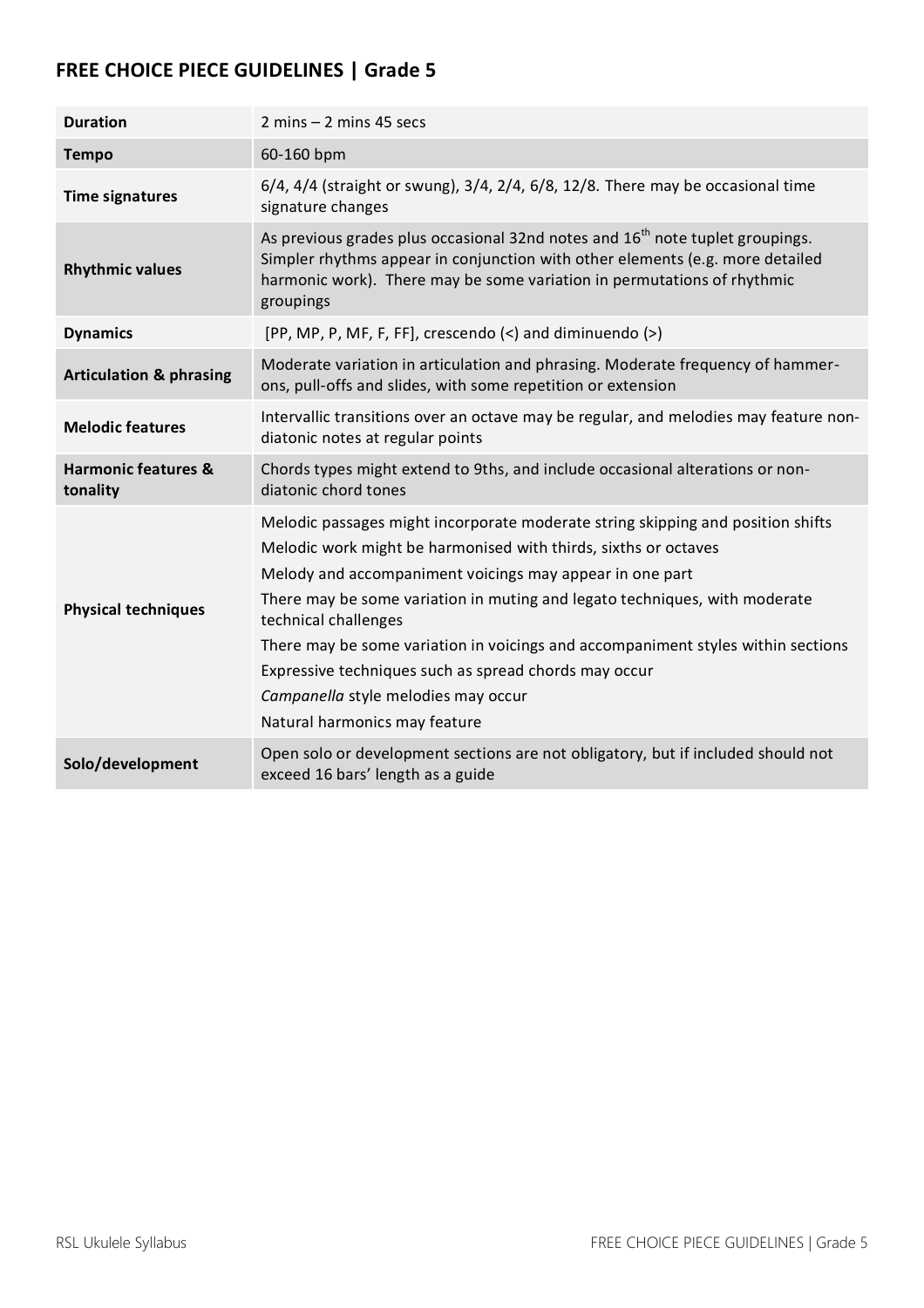| <b>Duration</b>                            | 2 min 15 secs $-$ 3 mins                                                                                                                                                                                                                                                                                                                                                                                   |
|--------------------------------------------|------------------------------------------------------------------------------------------------------------------------------------------------------------------------------------------------------------------------------------------------------------------------------------------------------------------------------------------------------------------------------------------------------------|
| <b>Tempo</b>                               | 50-200 bpm                                                                                                                                                                                                                                                                                                                                                                                                 |
| <b>Time signatures</b>                     | 6/4, 4/4 (straight or swung), 3/4, 2/4, 6/8, 9/8, 12/8. There may be time signature<br>changes, or occasional irregular time signatures such as 5/4, 5/8, 7/8 etc                                                                                                                                                                                                                                          |
| <b>Rhythmic values</b>                     | As previous grades. Permutations of rhythmic groupings may show some complexity                                                                                                                                                                                                                                                                                                                            |
| <b>Dynamics</b>                            | Any, with changes                                                                                                                                                                                                                                                                                                                                                                                          |
| <b>Articulation &amp; phrasing</b>         | Regular variation of articulation, including some differentiation between voices in<br>the same part                                                                                                                                                                                                                                                                                                       |
| <b>Melodic features</b>                    | Melodic content may be diatonic or based on modal scales, and there may be<br>frequent chromaticism                                                                                                                                                                                                                                                                                                        |
| <b>Harmonic features &amp;</b><br>tonality | Chords may occasionally extend beyond 9ths, and include occasional alterations or<br>simple substitutions. Modal interchange and temporary modulations may occur                                                                                                                                                                                                                                           |
| <b>Physical techniques</b>                 | Chordal work might involve rootless voicings, cluster voicings or extension notes<br>There may be variety in voicings and accompaniment styles within sections<br>Special expressive effects such as harmonics and body percussion may feature<br>A range of legato and non-legato techniques may feature, presenting some<br>advanced challenges<br>Campanella style and rasgueado techniques may feature |
| Solo/development                           | Open solo or development sections are not obligatory, but if included should not<br>exceed 16 bars' length as a guide                                                                                                                                                                                                                                                                                      |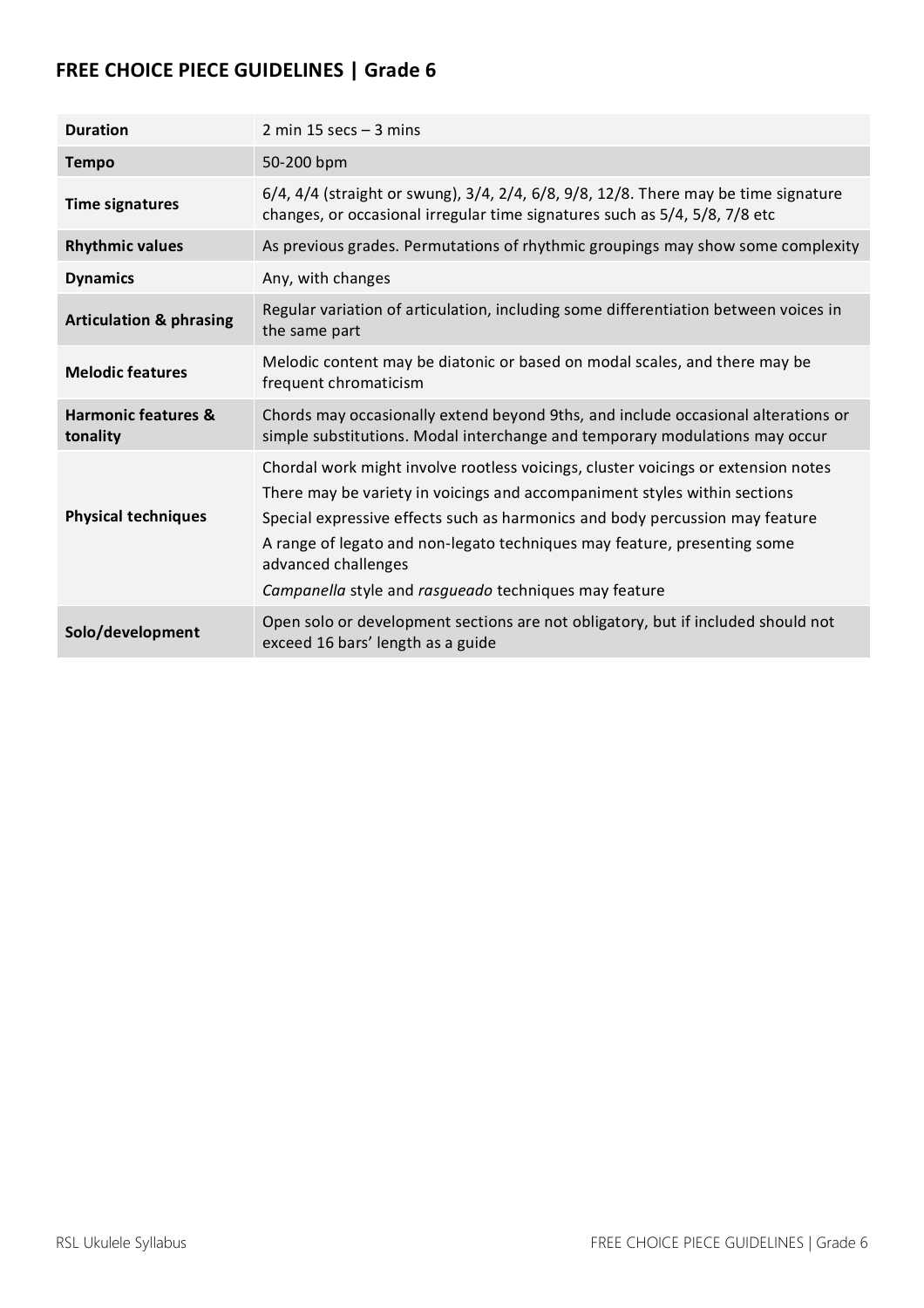| <b>Duration</b>                            | 2 mins 30 secs $-$ 3 mins 30 secs                                                                                                                                                                                                                                                                                                                                                                                                                                      |
|--------------------------------------------|------------------------------------------------------------------------------------------------------------------------------------------------------------------------------------------------------------------------------------------------------------------------------------------------------------------------------------------------------------------------------------------------------------------------------------------------------------------------|
| <b>Tempo</b>                               | 50-200 bpm                                                                                                                                                                                                                                                                                                                                                                                                                                                             |
| <b>Time Signatures</b>                     | Any, with changes                                                                                                                                                                                                                                                                                                                                                                                                                                                      |
| <b>Rhythmic values</b>                     | Any, up to 32nd notes. Complex combinations beyond 16th note triplets will not be<br>frequent, but variations may occur regularly. Simpler rhythms will appear in<br>conjunction with other elements (e.g. more detailed harmonic work, faster tempos<br>or more complex time signatures). Tuplet figures will show more complexity                                                                                                                                    |
| <b>Dynamics</b>                            | Any, with changes, and including strong contrasts                                                                                                                                                                                                                                                                                                                                                                                                                      |
| <b>Articulation &amp; phrasing</b>         | Regular variation of articulation, including some differentiation between voices in<br>the same part. Subtlety of control between legato and staccato will be required and<br>there may be different articulations occurring simultaneously                                                                                                                                                                                                                            |
| <b>Melodic features</b>                    | Melodic content may be diatonic or based on modal scales, and there may be<br>frequent chromaticism                                                                                                                                                                                                                                                                                                                                                                    |
| <b>Harmonic features &amp;</b><br>tonality | Chord voicings may regularly extend beyond 9ths, and include<br>alterations/substitutions. Modal interchange may occur. Temporary modulations<br>may occur more frequently                                                                                                                                                                                                                                                                                             |
| <b>Physical techniques</b>                 | Voicings and accompaniment styles within sections will show depth and variety of<br>technique<br>Alternate tunings may be required<br>Special expressive effects such as harmonics and body percussion may feature<br>A range of legato and non-legato techniques may feature, presenting some<br>advanced challenges<br>A range of expressive techniques may feature, presenting some advanced<br>challenges<br>Campanella style and rasgueado techniques may feature |
| Solo/development                           | Open solo or development sections are not obligatory, but if included should not<br>exceed 16 bars' length as a guide                                                                                                                                                                                                                                                                                                                                                  |